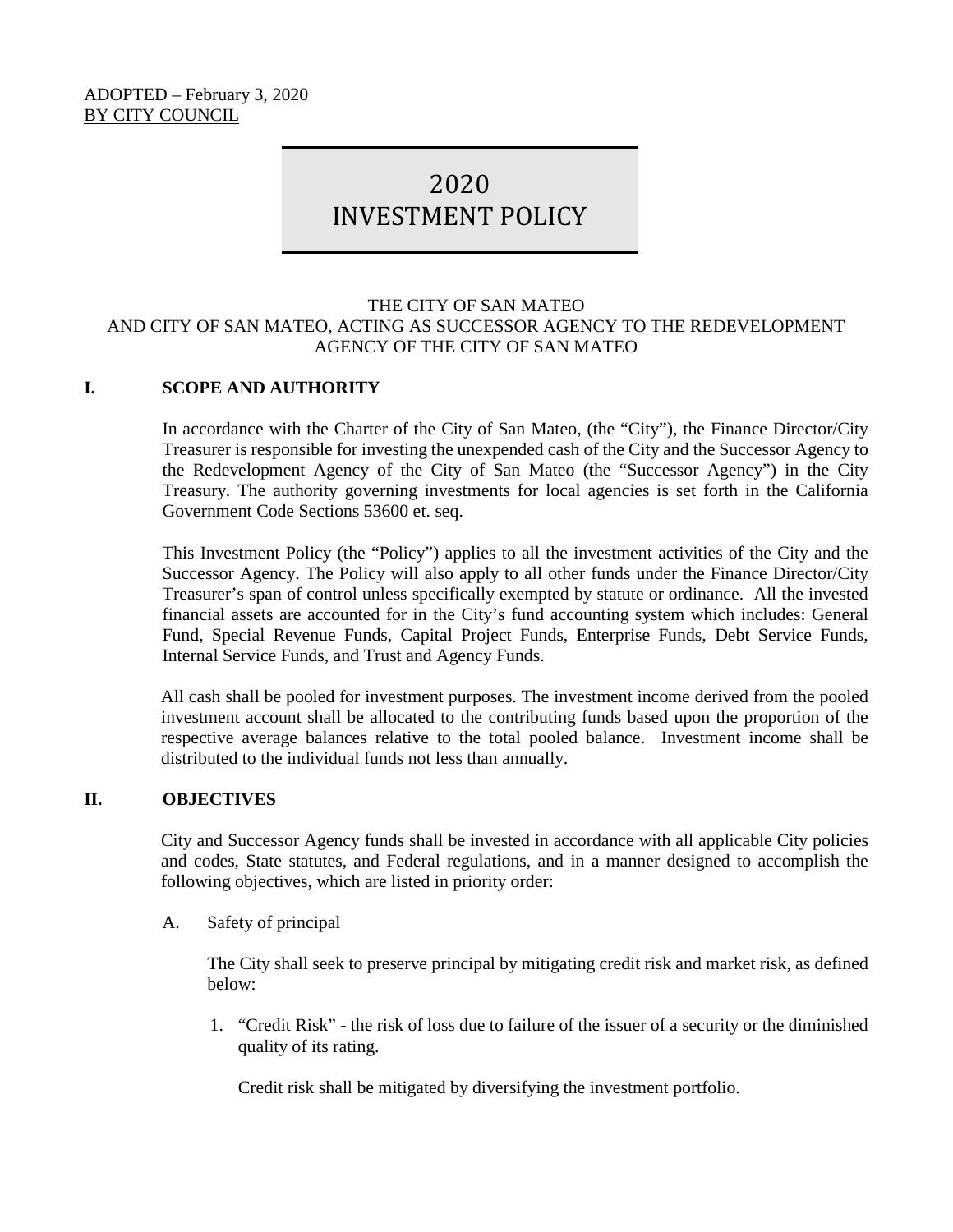2. "Market Risk" - the risk of market value fluctuations due to overall changes in the general level of interest rates.

Market risk shall be mitigated by limiting the average maturity of the City's portfolio to three years and the maximum maturity of any one security in the portfolio to five years. The portfolio shall be structured with an adequate mix of highly liquid securities and those with maturities scheduled to meet major cash outflow requirements.

#### B. Liquidity Standard

To ensure sufficient liquidity in order to meet anticipated cash flow needs, a minimum of 25% of the market value of the investment portfolio shall be invested in securities or deposits that have a remaining maturity of less than six (6) months.

#### C. Return on investment

The City's investment portfolio shall be structured to attain a market-average rate of return through economic cycles.

# **III. DELEGATION OF AUTHORITY**

In accordance with the City Charter, the City Manager delegates his/her authority over investment activities to the Finance Director/City Treasurer or his/her designee. Staff members of the Finance Department's Treasury Division may be assigned to perform the day-to-day treasury activities related to the investment of City funds. No person may engage in an investment transaction except as expressly provided under the terms of this Policy.

The City may delegate its investment authority to an investment adviser registered under the Investment Advisers Act of 1940, so long as it can be demonstrated that these services produce a net financial advantage or necessary financial protection of the City's financial resources. The adviser shall follow this Policy and such other written instructions as provided. Such delegation is subject to City review and overriding discretion which will be exercised as needed.

# **IV. INTERNAL CONTROLS**

The Finance Director/City Treasurer has established a system of internal controls to ensure compliance with the investment policies and procedures of the City, the Successor Agency, and the California Government Code. Such controls shall be designed to prevent losses of public funds arising from fraud, employee error, and misrepresentation by third parties, or imprudent actions by employees of the City. Investment decisions are made by the Finance Director/City Treasurer or his/her designee and executed by staff of the Finance Department's Treasury Division. All wire transfers initiated by Finance Department staff members must be approved and transmitted by the Finance Director/City Treasurer or his/her designee. Proper documentation obtained from confirmation and cash disbursement wire transfers is required for each investment transaction. Timely bank reconciliation is conducted to ensure proper handling of all transactions.

The investment portfolio and all related transactions are reviewed and balanced to appropriate general ledger accounts by senior finance staff on a monthly basis. An independent analysis by an external auditor shall be conducted annually to review and perform procedure testing on the City's cash and investments. The Finance Director/City Treasurer shall review and assure compliance with investment processes and procedures.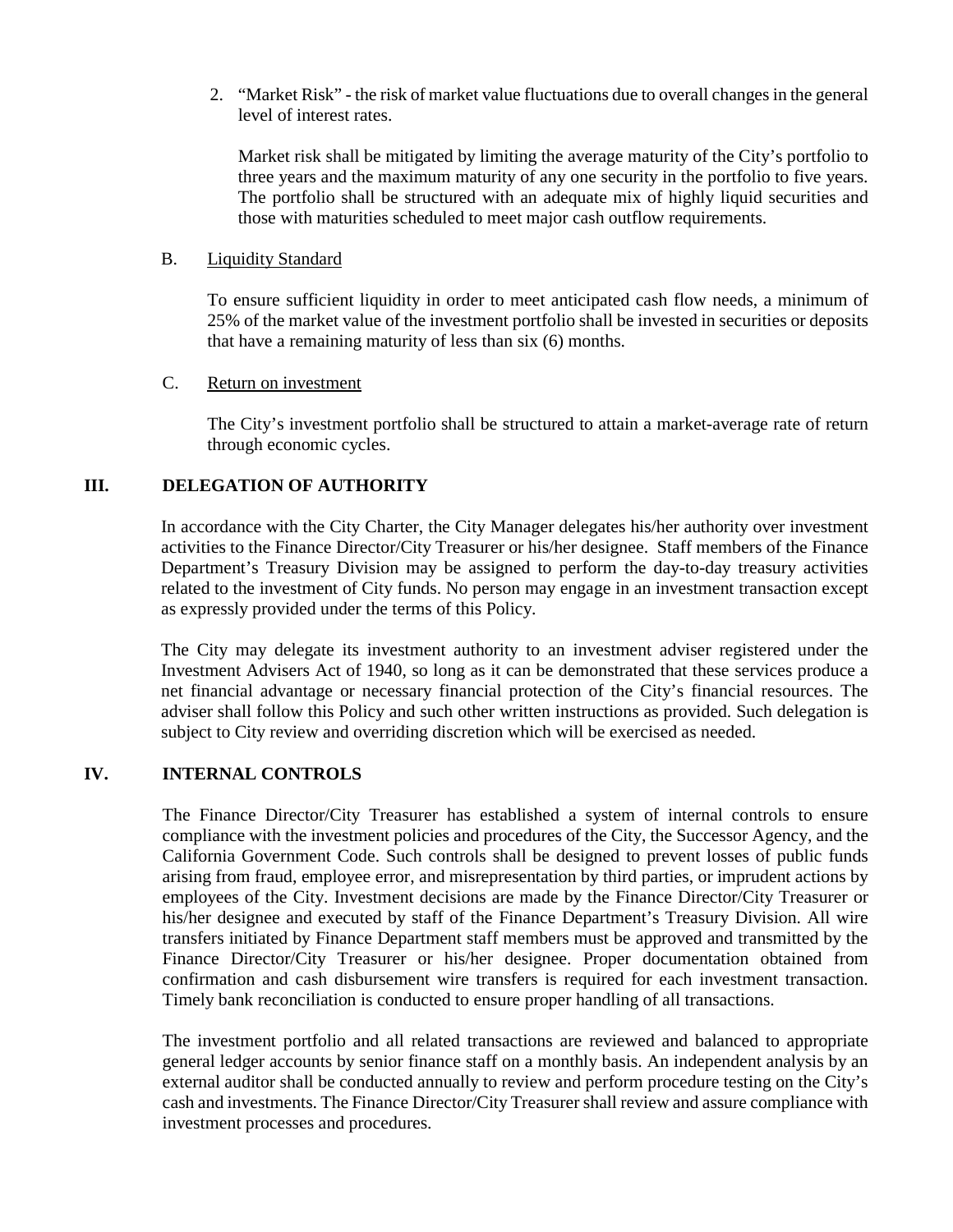# **V. ETHICS AND CONFLICT OF INTEREST**

In accordance with California Government Code Sections 1090 et seq. and 87100 et seq., officers and employees of the City will refrain from any activity that could conflict with the proper execution of the investment program or which could impair their ability to make impartial investment decisions, and all investment personnel shall subordinate their personal investment transactions to those of the City. In addition, City Council members, the City Manager, and Finance Director/City Treasurer, shall comply with the reporting requirements of California Government Code Section 87203 and regulations of the Fair Political Practices Commission and file a Statement of Economic Interest annually.

# **VI. PRUDENT INVESTOR STANDARD**

The standard of prudence to be used for managing the City's investments shall be California Government Code Section 53600.3, the prudent investor standard, which states that "When investing, reinvesting, purchasing, acquiring, exchanging, selling, or managing public funds, a trustee shall act with care, skill, prudence, and diligence under the circumstances then prevailing, including, but not limited to, the general economic conditions and the anticipated needs of the agency, that a prudent person acting in a like capacity and familiarity with those matters would use in the conduct of funds of a like character and with like aims, to safeguard the principal and maintain the liquidity needs of the agency."

The City recognizes that market prices of securities will vary depending on economic and interest rate conditions at any point in time. It is further recognized, that in a well-diversified investment portfolio, occasional measured losses may occur due to economic, bond market, or individual security credit events. These occasional declines in value must be considered within the context of the overall investment program objectives and the resultant long-term rate of return.

The Finance Director/City Treasurer and other individuals assigned to manage the investment portfolio, acting within the intent and scope of this Policy and other written procedures and exercising due diligence, shall be relieved of personal responsibility and liability for an individual security's credit risk or market price changes, provided deviations from expectations are reported in a timely manner and appropriate action is taken to control adverse developments.

# **VII. AUTHORIZED INVESTMENTS**

All investments and deposits of the City shall be made in accordance with California Government Code Sections 16429.1, 53600-53609, and 53630-53686. Any amendments to these code sections will be assumed to be part of this Policy immediately upon being enacted. However, in the event that such amendments conflict with this Policy and past City investment practices, the City may delay adherence to the new requirements when it is deemed in the best interest of the City to do so. In such instances, after consultation with the City's attorney, the Finance Director/ City Treasurer will present a recommended course of action to the City Council for approval. The authorized investments are described below.

- A. United States Treasury notes, bonds, bills, or certificates of indebtedness, or those for which the full faith and credit of the United States are pledged for the payment of principal and interest. There is no limitation on the percentage of the portfolio that can be invested in this category.
- B. Agency Mortgage-backed securities, backed by residential, multi-family or commercial mortgages, with a final maturity not exceeding five years from the date of trade settlement,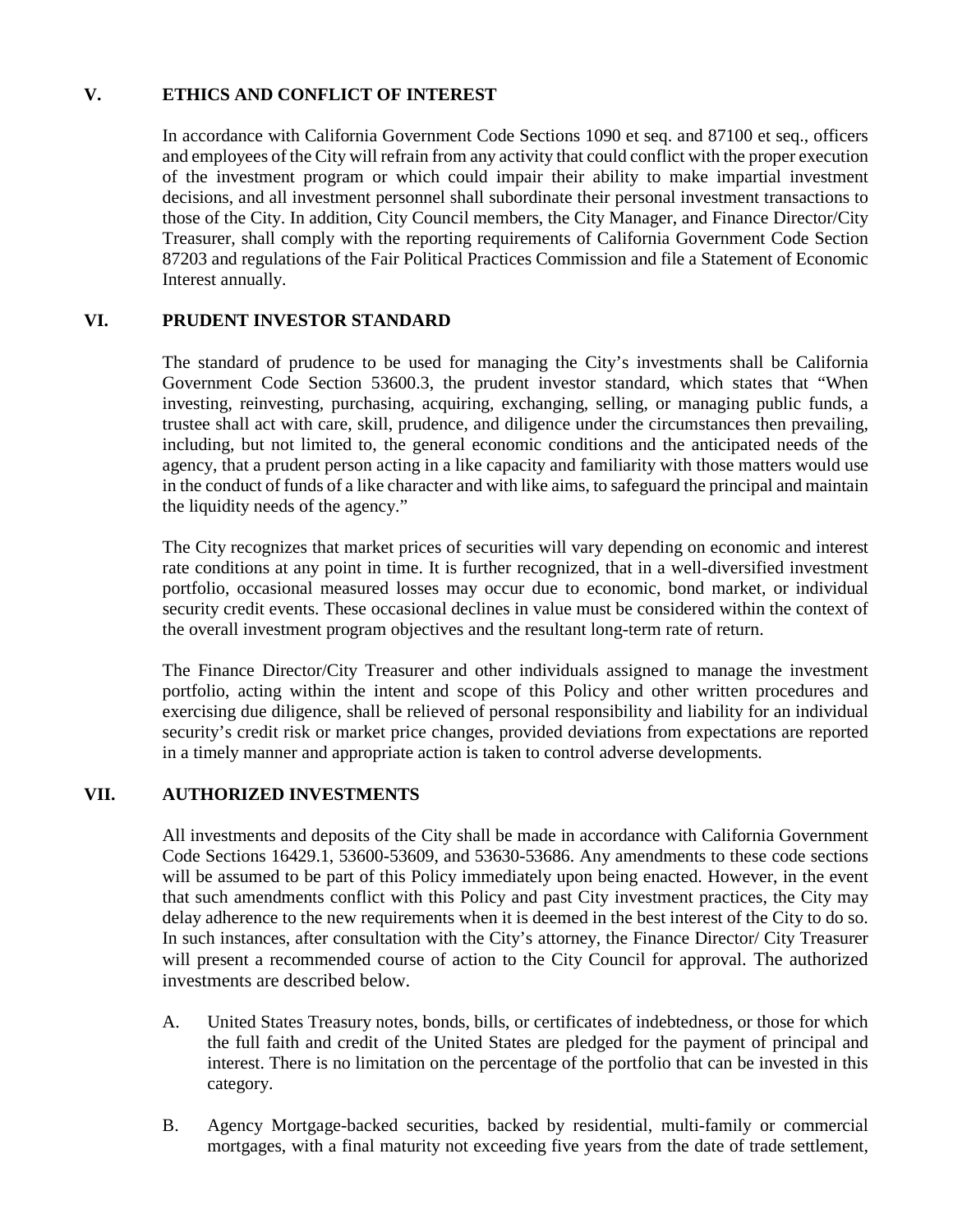that are issued of fully guaranteed as to principal and interest by a U.S. Federal agency or government sponsored enterprise, including but not limited to pass-throughs, collateralized mortgage obligations (CMO's) and REMICs. The aggregate investment in these securities shall not exceed 20% of the City's total portfolio and shall be rated in a rating category of "AA" or its equivalent or better by an NRSRO and have a maximum remaining maturity of five year or less.

- C. Federal agency or United States government-sponsored enterprise ("GSE") obligations, including those issued by or fully guaranteed as to principal and interest by federal agencies or United States government-sponsored enterprises. The aggregate investment in federal agency securities/GSEs shall not exceed 70% of the City's total portfolio, and the securities of any one federal agency/GSE shall not exceed 40% of the City's total portfolio.
- D. Medium-Term Notesissued by corporations organized and operating within the United States or by depository institutions licensed by the United States or any state and operating within the United States and rated at least "A" or the equivalent by an NRSRO. The aggregate investment in medium-term notes shall not exceed 30% of the City's total portfolio, and no more than 5% of the City's total portfolio shall be invested in the medium-term notes of any one issuer.
- E. Non-negotiable Certificates of Deposit with a maturity not exceeding three years from the date of trade settlement, in state- or nationally-chartered banks or savings banks that are insured by the FDIC, subject to the limitations of California Government Code Section 53638. Amounts in excess of FDIC insurance coverage shall be secured in accordance with California Government Code Section 53652. No more than 5% of the City's total portfolio shall be invested in the deposits of any one bank. The aggregate investment in non-negotiable certificates of deposit shall not exceed 30% of the City's total portfolio.
- F. "Prime" commercial paper with a maturity not exceeding 270 days from the date of trade settlement with the highest ranking or of the highest letter and number rating as provided for by an NRSRO. The entity that issues the commercial paper shall meet all of the following conditions in either sub-paragraph A. or sub-paragraph B. below:
	- 1) The entity shall (1) be organized and operating in the United States as a general corporation, (2) have total assets in excess of \$500,000,000 and (3) have debt other than commercial paper, if any, that is rated at least "A" or the equivalent by an NRSRO.
	- 2) The entity shall (1) be organized within the United States as a special purpose corporation, trust, or limited liability company, (2) have program-wide credit enhancements, including, but not limited to, overcollateralization, letters of credit or surety bond; and (3) have commercial paper that is rated at least "A-1" or the equivalent by an NRSRO.

The City may purchase no more than 10% of the outstanding commercial paper of any one issuer, and the aggregate investment in commercial paper shall not exceed 15% of the City's total portfolio. Further, no more than 5% of the City's total portfolio shall be invested in the commercial paper of any one issuer.

G. Eligible Banker's Acceptances with a maturity not exceeding 180 days from the date of trade settlement, rated at least "A-1" or the equivalent by an NRSRO, drawn on or accepted by a commercial bank, whose deposits are insured by the FDIC, and whose senior long-term debt is rated at least "A" or the equivalent by an NRSRO at the time of purchase. No more than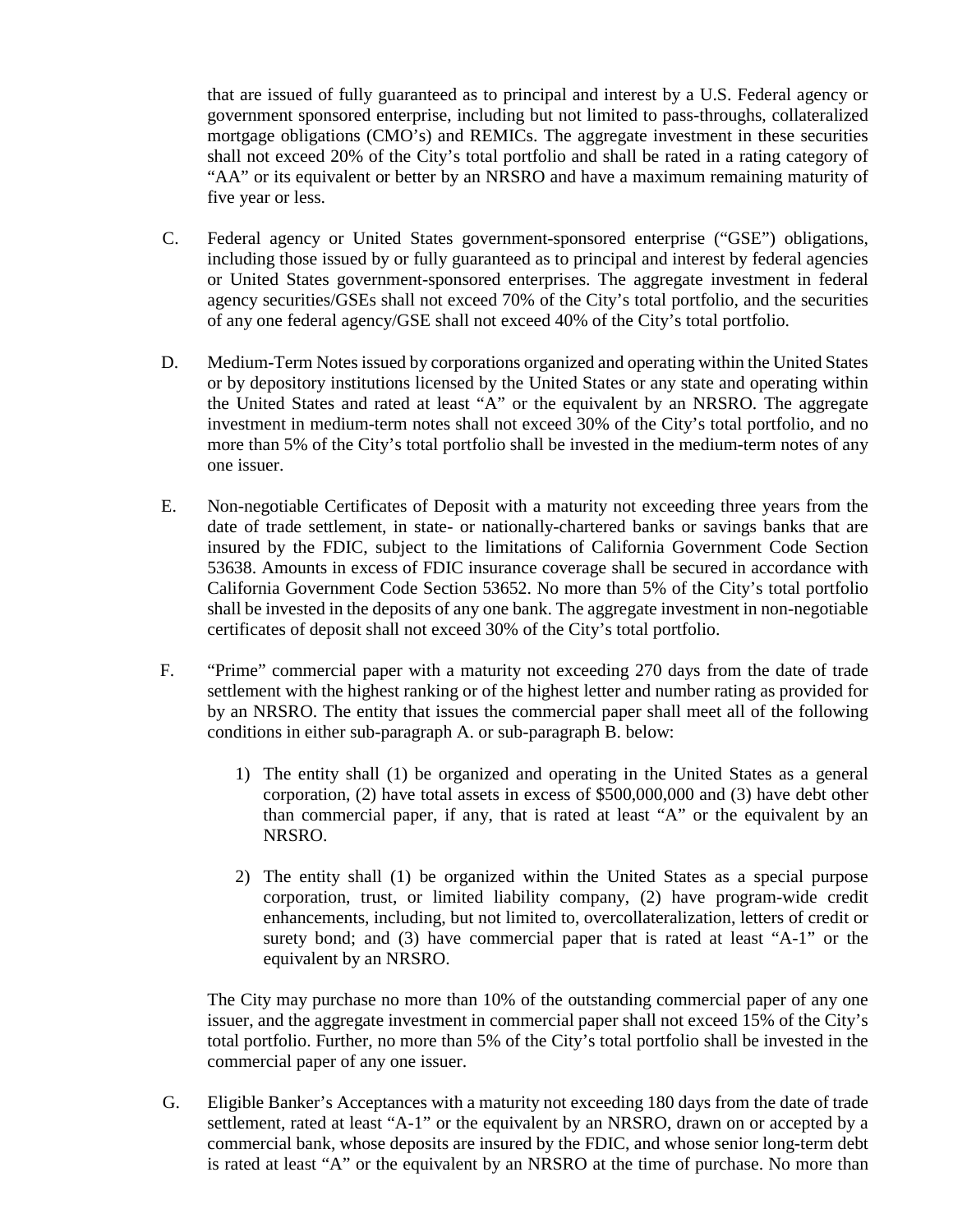5% of the City's total portfolio shall be invested in banker's acceptances of any one issuer, and the aggregate investment in banker's acceptances shall not exceed 10% of the City's total portfolio.

 H. Repurchase Agreements with a final termination date not exceeding 90 days collateralized by obligations of the U.S. Treasury, federal agencies and/or government-sponsored enterprises (described in sections VII.A and VII.C above). For the purpose of this section, the term collateral shall mean purchased securities under the terms of the City's approved Master Repurchase Agreement. The purchased securities shall have a minimum market value including accrued interest of 102% of the dollar value of the funds borrowed. All collateral must be delivered to the City's custodian bank by book entry, physical delivery, or by a thirdparty custodial agreement. The market value of the collateral securities shall be marked-tothe-market at least quarterly, and the value of the underlying collateral must be brought back up to 102 percent no later than the next business day. Market value must be calculated each time there is a substitution of collateral. No more than 10% of the City's total portfolio shall be invested in repurchase agreements with any one counterparty, and the aggregate investment in repurchase agreements shall not exceed 10% of the City's total portfolio.

The City or its custodian shall have a perfected first security interest under the Uniform Commercial Code in all securities subject to Repurchase Agreement.

The City may enter into Repurchase Agreements only with primary dealers of the Federal Reserve Bank of New York. Approved Repurchase Agreement counterparties shall have a short-term credit rating of at least "A-1", or the equivalent, and a long-term credit rating of at least "A", or the equivalent, by a NRSRO. Repurchase agreement counterparties shall execute a City-approved Master Repurchase Agreement with the City. The Finance Director/City Treasurer shall maintain a copy of the City's approved Master Repurchase Agreement along with a list of broker/dealers who have executed this agreement.

Reverse repurchase agreements will not be permitted.

- I. LOCAL AGENCY INVESTMENT FUND**.** The City may invest in the Local Agency Investment Fund (LAIF) established by the State Treasurer (per Government Code Section 16429.1) for the benefit of local agencies up to the maximum amount permitted by LAIF or 65% of the market value of the City's total portfolio, whichever is less.
- J. SAN MATEO COUNTY POOL**.** The City may invest in the San Mateo County Pool established by the San Mateo County Treasurer for the benefit of local agencies (as established in California Code Section 53684). No more than 30% of the market value of the City's total portfolio may be invested in this category.
- K. CALIFORNIA ASSET MANAGEMENT PROGRAM. The City may invest in the California Asset Management Program (CAMP) a California Joint Powers Authority established to provide California public agencies with professional investment services (California Code Section 53601 (p)). No more than 20% of the market value of the City's total portfolio may be invested in this category.
- M. Shares of beneficial interest issued by a diversified management company that are money market funds registered with the Securities and Exchange Commission under the Investment Company Act of 1940 (15 U.S.C. Sec. 80a-1 et seq.). Provided that the money market funds (1) are "no-load" (no commission or fee shall be charged on purchases or sales of shares); (2) have a constant daily net asset value per share of \$1.00; (3) have a rating of "AAA" or the equivalent by at least two NRSROs *or* have retained an investment adviser registered or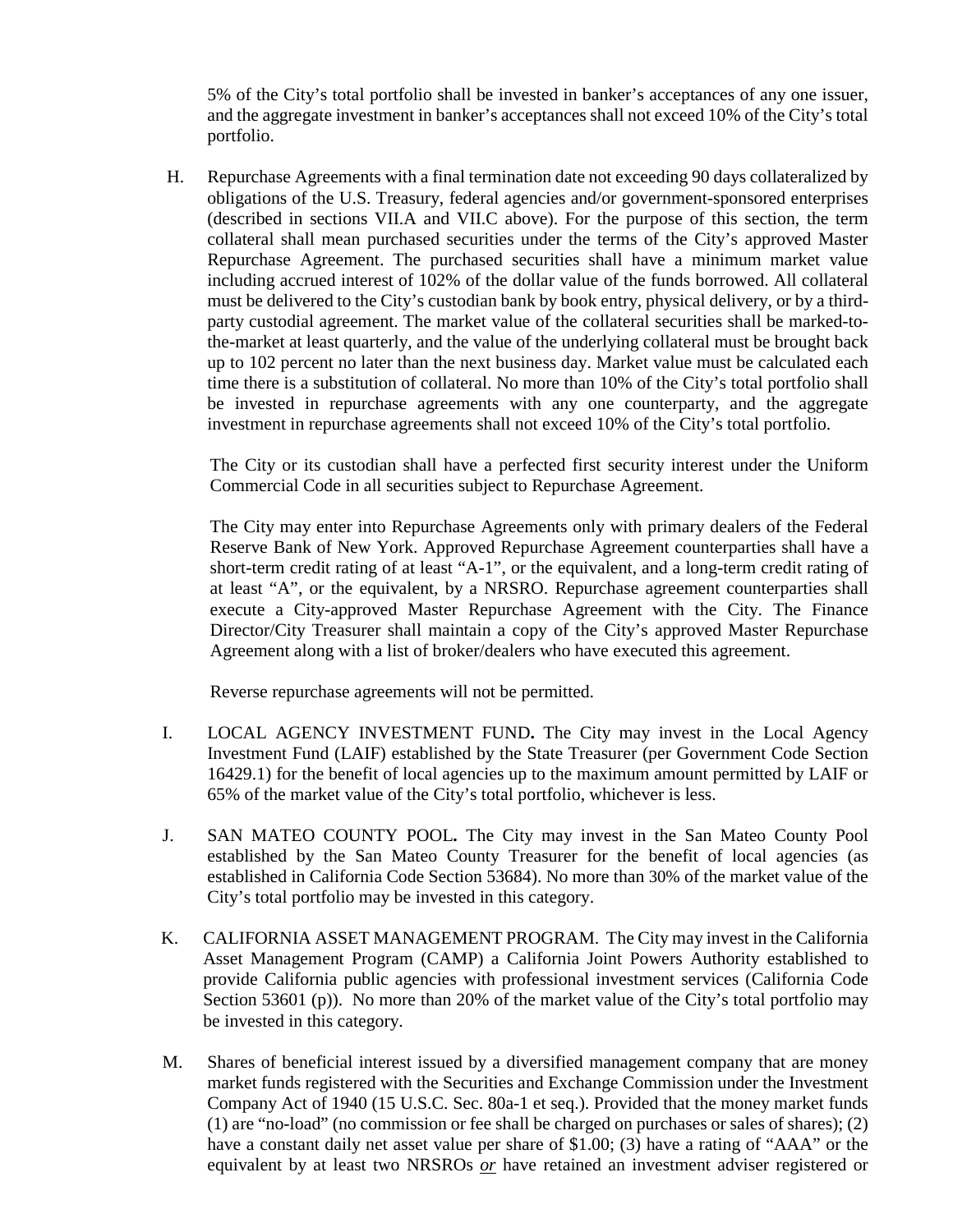exempt from registration with the Securities and Exchange Commission with not less than five years' experience managing money market mutual funds with assets under management in excess of five hundred million dollars (\$500,000,000). No more than 10% of the City's total portfolio shall be invested in any one issuer and the aggregate investment in money market funds shall not exceed 20% of the City's total portfolio.

N. Obligations of the State of California or any local agency within the state, including bonds payable solely out of revenues from a revenue-producing property owned, controlled, or operated by the state or any local agency or by a department, board, agency, or authority of the state or any local agency.

Registered treasury notes or bonds of any of the other 49 states in addition to California, including bonds payable solely out of the revenues from a revenue-producing property owned, controlled, or operated by a state or by a department, board, agency, or authority of any of the other 49 states, in addition to California.

Securities in this section must have a short-term rating of "A-1" or the equivalent by an NRSRO or a long-term rating of "A" or the equivalent by an NRSRO. No more than 5% of the City's total portfolio shall be invested in any one municipal issuer, and the aggregate investment in municipal bonds shall not exceed 20% of the City's total portfolio.

- O. Negotiable certificates of deposit or deposit notes issued by a nationally- or state-chartered bank, a savings association or a federal association (as defined by Section 5102 of the Financial Code), a state or federal credit union, or by a federally-licensed or by a statelicensed branch of a foreign bank. Eligible negotiable certificates of deposit shall be rated "A" for long-term, "A-1" for short-term, their equivalent, or higher by an NRSRO. No more than 5% of the City's total portfolio shall be invested in the negotiable certificates of deposit of any one issuer, and the aggregate investment in negotiable certificates of deposit shall not exceed 30% of the City's total portfolio.
- P. United States dollar denominated senior unsecured unsubordinated obligations issued or unconditionally guaranteed by the International Bank for Reconstruction and Development, International Finance Corporation, or Inter-American Development Bank, with a maximum remaining maturity of five years or less, and eligible for purchase and sale within the United States. Investments under this subdivision shall be rated in a rating category of "AA" or its equivalent or better by an NRSRO and shall not exceed 10 percent of the agency's moneys that may be invested pursuant to this section.
	- Q. A mortgage passthrough security, collateralized mortgage obligation, mortgage-backed or other pay-through bond, equipment lease-backed certificate, consumer receivable passthrough certificate, or consumer receivable-backed bond. Securities eligible for investment under this subdivision shall be rated in a rating category of "AA" or its equivalent or better by an NRSRO and have a maximum remaining maturity of five years or less. No more than 5% of the agency's total portfolio shall be invested in any one issuer. Purchase of securities authorized by this subdivision shall not exceed 10 percent of the agency's total portfolio.

The foregoing list of authorized securities and transactions shall be strictly interpreted. Any deviation from this list must be approved in advance by resolution of the City Council.

NOTE 1: References throughout this document to "the City's total portfolio" will be the market value of the portfolio at the time the specific security is purchased.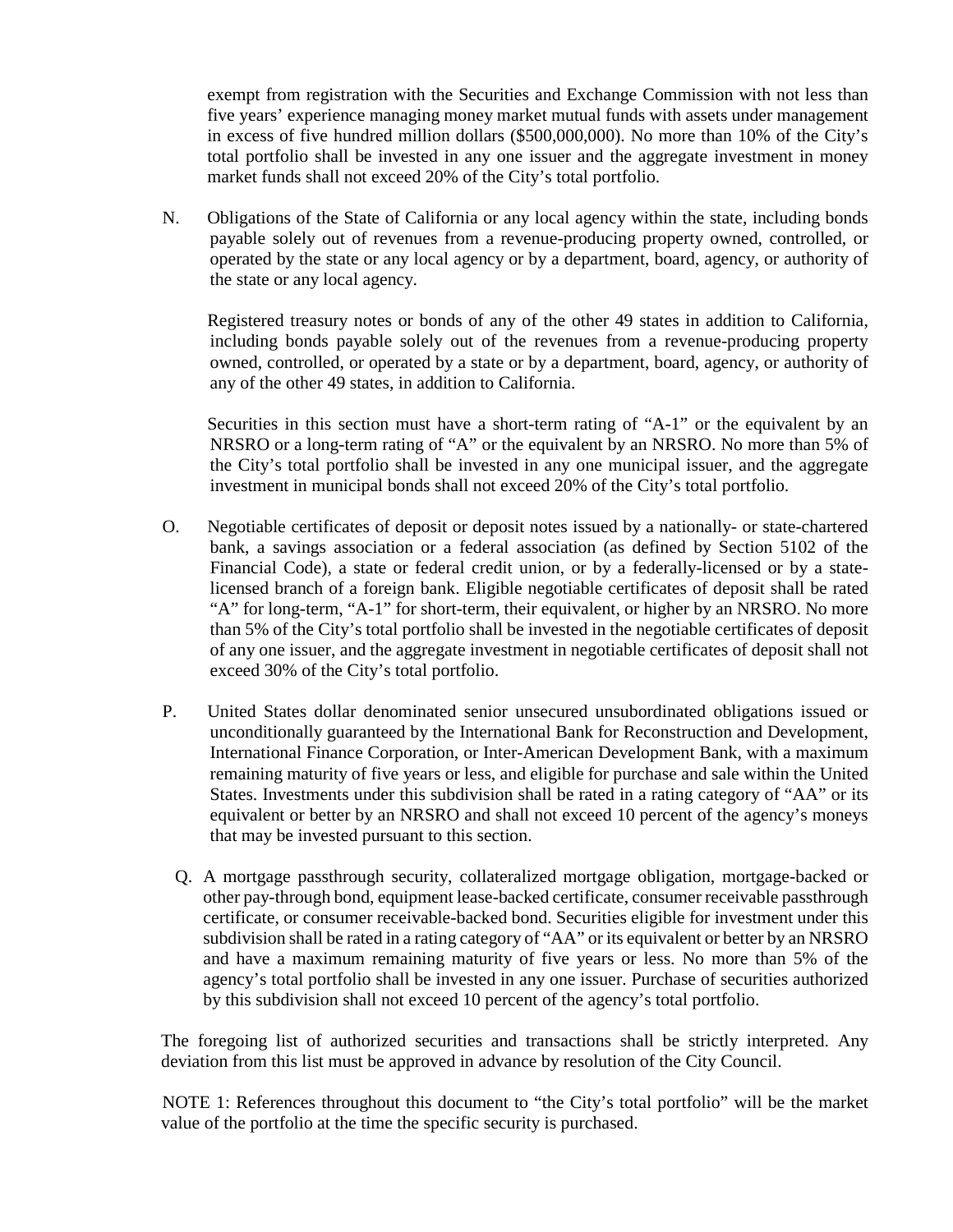NOTE 2: Should the rating of any authorized investment subsequent to purchase fall below the requirement, the Finance Director/City Treasurer, or his/her designee, shall evaluate the downgrade on a case-by-case basis and determine whether the security should be held or sold. The Finance Director/City Treasurer shall apply the general objectives of safety, liquidity, and return on investment in making such determination. That determination shall be documented in the quarterly report.

# **VIII. INVESTMENT DIVERSIFICATION**

The City shall diversify its investments within the parameters of this Policy to avoid incurring unreasonable risks inherent in over-investing in specific instruments, individual financial institutions or maturities. Nevertheless, the asset allocation in the investment portfolio should be flexible depending upon the outlook for the economy, the securities markets, and the City's anticipated cash flow needs. To meet its diversification objectives, no more than 5% of the City's total portfolio may be invested in any one single issuer across the following sectors identified in Section VII: medium-term notes, non-negotiable certificates of deposit, prime commercial paper, eligible banker's acceptances, state or municipal bonds, negotiable certificates of deposit, and assetbacked and non-agency mortgage securities. This means the aggregate investment, for example, in prime commercial paper and medium-term notes from a single issuer may not exceed a total of 5% of the City's investment portfolio.

# **IX. SELECTION OF BROKER/DEALERS**

The Finance Director/City Treasurer shall maintain a list of broker/dealers approved for investment purposes, and it shall be the policy of the City to conduct transactions only with those authorized firms. To be eligible, a firm must be licensed by the State of California as a broker/dealer as defined in Section 25004 of the California Corporations Code, and:

- 1. Be recognized as a Primary Dealer by the Federal Reserve Bank of New York, or
- 2. Report voluntarily to the Federal Reserve Bank of New York, or
- 3. Qualify under Securities and Exchange Commission (SEC) Rule 15c3-1 (Uniform Net Capital Rule).

Each authorized broker/dealer shall be required to submit and annually update a City approved Broker/Dealer Information form. The Finance Director/City Treasurer shall maintain a list of the broker/dealers that have been approved by the City, along with each firm's most recent Broker/Dealer Information Request form.

If the City has not engaged the support services of an outside investment advisor while in the process of executing a particular transaction, the authorized broker/dealer(s) shall provide certification of having received and reviewed this Policy. For transactions initiated through an investment advisor, the investment advisor may use their own list of approved broker/dealers and financial institutions, which it will maintain and review periodically.

The City may purchase commercial paper from direct issuers even though they are not on the approved broker/dealer list as long as they meet the criteria outlined in Item F of the Authorized Investments section of this Policy.

# **X. COMPETITIVE TRANSACTIONS**

Each investment transaction shall be competitively transacted with authorized broker/dealers. At least three broker/dealers shall be contacted for each transaction, and their bid and offering prices shall be recorded.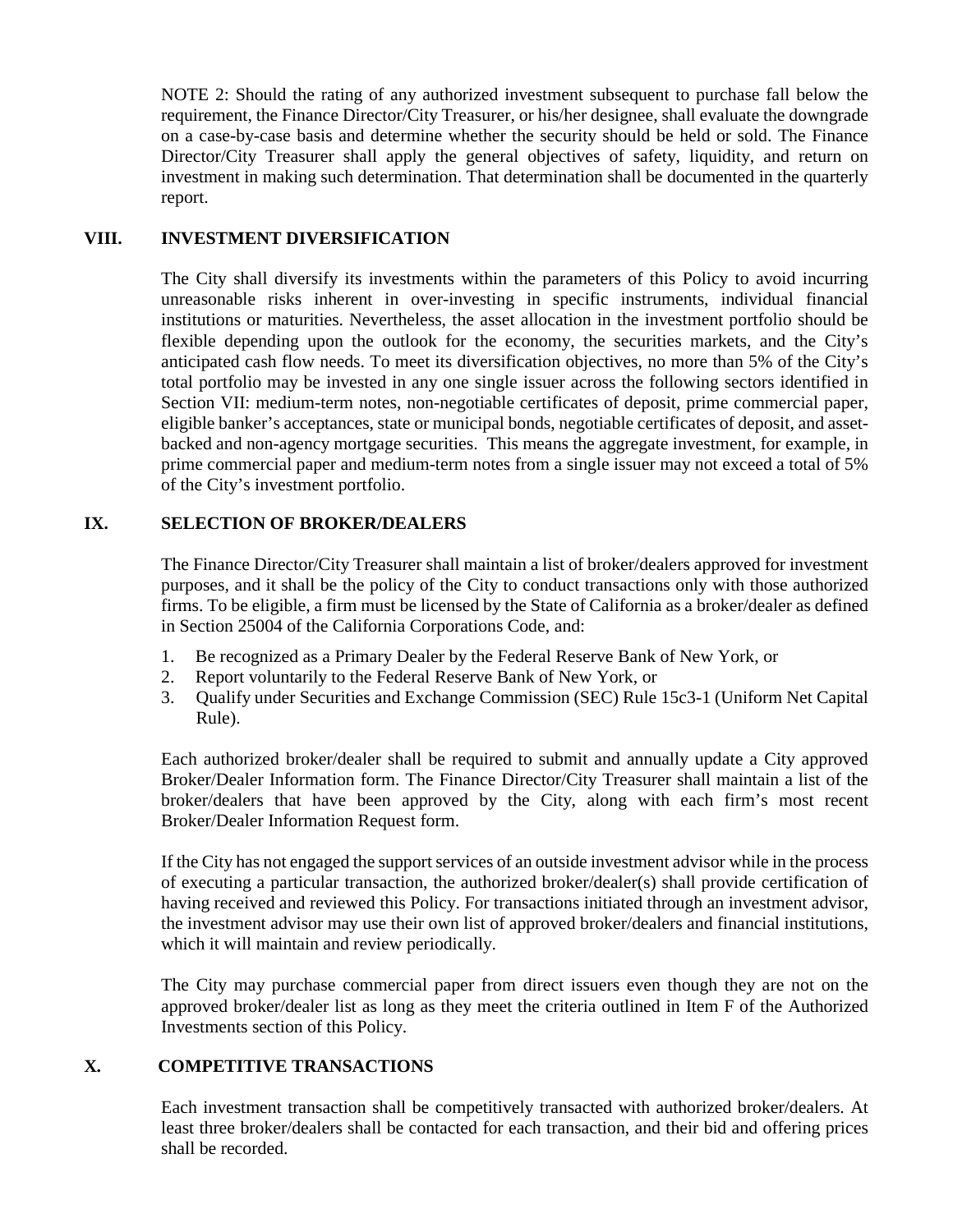If the City is offered a security for which there is no other readily available competitive offering, then the Finance Director/City Treasurer will document quotations for comparable or alternative securities.

# **XI. SELECTION OF BANKS**

The Finance Director/City Treasurer shall maintain a list of banks approved to provide depository and other banking services for the City. To be eligible for authorization, a bank shall qualify as a depository of public funds in the State of California as defined in California Government Code Section 53630.5, shall be a member of the FDIC, and shall secure all deposits exceeding FDIC insurance coverage in accordance with California Government Code Section 53652.

#### **XII. SAFEKEEPING AND CUSTODY**

The Finance Director/City Treasurer shall select a bank to provide safekeeping and custodial services for the City, in accordance with the provisions of Section 53608 of the California Government Code. A City-approved Safekeeping Agreement shall be executed with the custodian bank prior to utilizing that bank's safekeeping services. The custodian bank will be selected on the basis of its ability to provide satisfactory safekeeping services and the competitive pricing of them.

The purchase and sale of securities and repurchase agreement transactions shall be settled on a delivery-versus-payment basis. All securities shall be perfected in the name of the City. Sufficient evidence to title shall be consistent with modern investment, banking, and commercial practices.

All investment securities will be delivered by either book entry or physical delivery and will be held by the City's custodian bank, its correspondent bank or its Depository Trust Company (DTC) participant account.

# **XIII. PORTFOLIO PERFORMANCE**

The investment portfolio shall be designed to attain a market rate of return throughout budgetary and economic cycles, taking into account prevailing market conditions, risk constraints for eligible securities, and cash flow requirements. An appropriate benchmark or benchmarks will be established against which portfolio performance shall be compared on a regular basis. When comparing the performance of the City's portfolio, its rate of return will be computed net of all fees and expenses.

# **XIV. MONTHLY REPORTING**

Monthly, the Finance Director/City Treasurer shall submit to the City Council a report of the investment earnings and performance results of the City's investment portfolio. The report shall include the following information:

- 1. Investment type, issuer, date of purchase and maturity, par value and dollar amount invested in all securities, and investments and monies held by the City;
- 2. A description of the funds, investments and programs;
- 3. A market value as of the date of the report (or the most recent valuation as to assets not valued monthly) and the source of the valuation;
- 4. A statement of compliance with this Policy or an explanation for non-compliance; and
- 5. A statement of the City's ability to meet expenditure requirements for six months, and an explanation of why money will not be available if that is the case.
- 6. A statement of transactions made during the month.